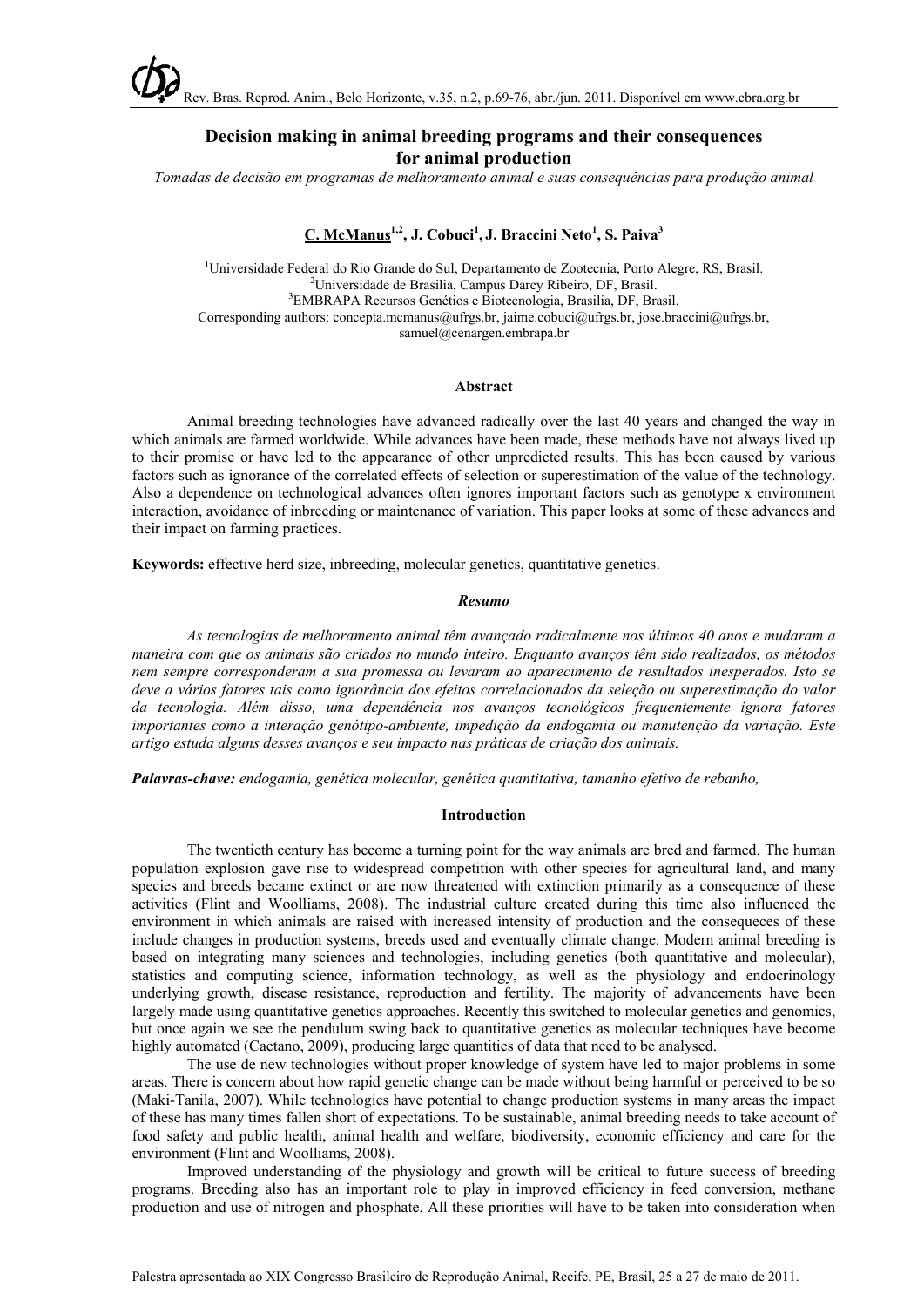creating breeding objectives for specific farming environments (Falconer and McKay, 1996). These objectives can only be achieved by improved recording of information on performance and disease (Flint and Woolliams, 2008) as well as rational use of available and new technologies. Advances in the fields of transriptomics, epigenomics, proteomics and metabolomics, imaging and behaviour are necessary for us to better understand the link between phenotype and genotype (Houle et al., 2010).

Breeding programs have become quite successful because of the high accuracy of breeding value estimation, the moderate to high heritabilities of most production traits and the use of large and fast databases containing production records of many animals and their genetic relationships. However, apart from desired effects of genetic selection focused on high economic production efficiency, negative side effects have become apparent. Animals in a population that have been genetically selected for high production efficiency seem to be more at risk for behavioural, physiological and immunological problems (Rauw et al., 1998). The aim of this paper is to look at advances in animal breeding, the potential use of the technologies developed and the impact of these at the farm level.

#### **Use of technologies and their implications for production systems**

Classical genetics and other efficiency measures have been used in agriculture focused on improving the productive output of farm animals in terms of growth, yield and efficiency (Burfening et al., 2006). Recent studies have shown that timed artificial insemination (TAI) has economic advantages over natural service (Lima et al., 2010), even without taking into account genetic gain with improved quality of AI bulls. This sped up the rate of genetic change of livestock populations by increasing the selection pressure and the reliability of sire breeding values, estimated from the performance of a large number of relatives. 'Improved' germplasm is available worldwide, displacing locally adapted populations and inducing loss of genetic variation. This genetic improvement in some important traits may have caused other problems, such as lowered resistance to diseases.

Inbreeding has always been avoided by breeders (Taberlet et al., 2008). Avoidance originally included the exchange of parents among herds, culling of parents when daughters became sexually mature or breeding groups with mating with alternate males. With AI, most semen comes from related bulls. The individual farmer does not have access to or does not consider this information. Inbreeding can then occur, compounded by the fact that semen doses are available for a long time after a bull is dead and most pedigrees do not go back more than three generations.

Faria et al. (2009) studied registered Nelore, Gyr and Guzerat cattle in Brazil. Total inbreeding increased in all the breeds reaching values of 2.13, 2.28 and 1.75% respectively. Effective population size decreased from 85 to 68 in Nelore, from 70 to 45 in Gir and remained nearly constant around 104 in Guzerat over a 20 year period. The quantities assessing the number of contributing ancestors decreased with time in all the breeds, and in the last analysed period the most important ancestor accounted for 14, 3.1 and 4.1% in Nelore, Gir and Guzerat, respectively. Results indicate that the studied breeds are suffering from a loss of genetic variability which can result in negative effects on breeding and conservation purposes. Other studies (Peixoto et al., 2006; Panetto et al., 2010) also show important negative effects of the use of AI.

Despite this, high levels of genetic variation at the nuclear DNA level still appear to exist in populations under high selection pressure, such as Holstein in the USA with observed heterozygosity above 0.6 (Maudet et al., 2002; Vallejo et al., 2003). As the microsatellites chosen were selected from a larger set with the specific aim of maximisizing the level of polymorphism and/or heterozygosity, these estimates may be overestimated due to bias produced by nonrandom sampling of markers used (Rogers and Jorde, 1996). Usually models for estimating genetic values involve simple linear models, not considering interactions between factors. They do not therefore take into account dominance and epistasis effects, thus overestimating the genetic value of heterozygotes which are consequently more likely to be selected for reproduction (Cappuccio et al., 2003).

Sufficient within-breed genetic diversity needs to be maintained to preserve populations (McManus et al., 2010) and guarantee the long-term sustainable exploitation of livestock, especially in the light of predicted climate changes with increased mean temperatures and decreased growing days (Romanini et al., 2008; Scholtz et al. 2010). This may lead to the need for introgression of genes for certain resistence traits or breed substitution. In harsh environments such as the Pantanal in Brazil, it had been shown that while Nellore cattle have a calving interval of almost two years the naturalized breeds such as Pantaneiro or Curraleiro calve once a year (McManus et al., 2002).

The dairy breeding objectives for ruminants assume that an increase in individual milk yield will be followed by an increase in the economic margin per animal. This is acceptable only if selection for milk yield maintains or increases feed efficiency and milk quality. There is evidence that selection for milk yield increases both feed intake and mobilisation of body reserves to support milk production (Marie-Etancelin et al., 2002; Veerkamp, 2002) without an increase in body weight. Gross efficiency is improved with increases in genetic merit for milk yield, and probably also residual feed intake. On the other hand, selection for milk yield also results in poorer female fertility in dairy cattle, probably as a result of more negative energy balance (Veerkamp et al., 2003). Given the increasing interest in functional traits and the balance to be chosen between production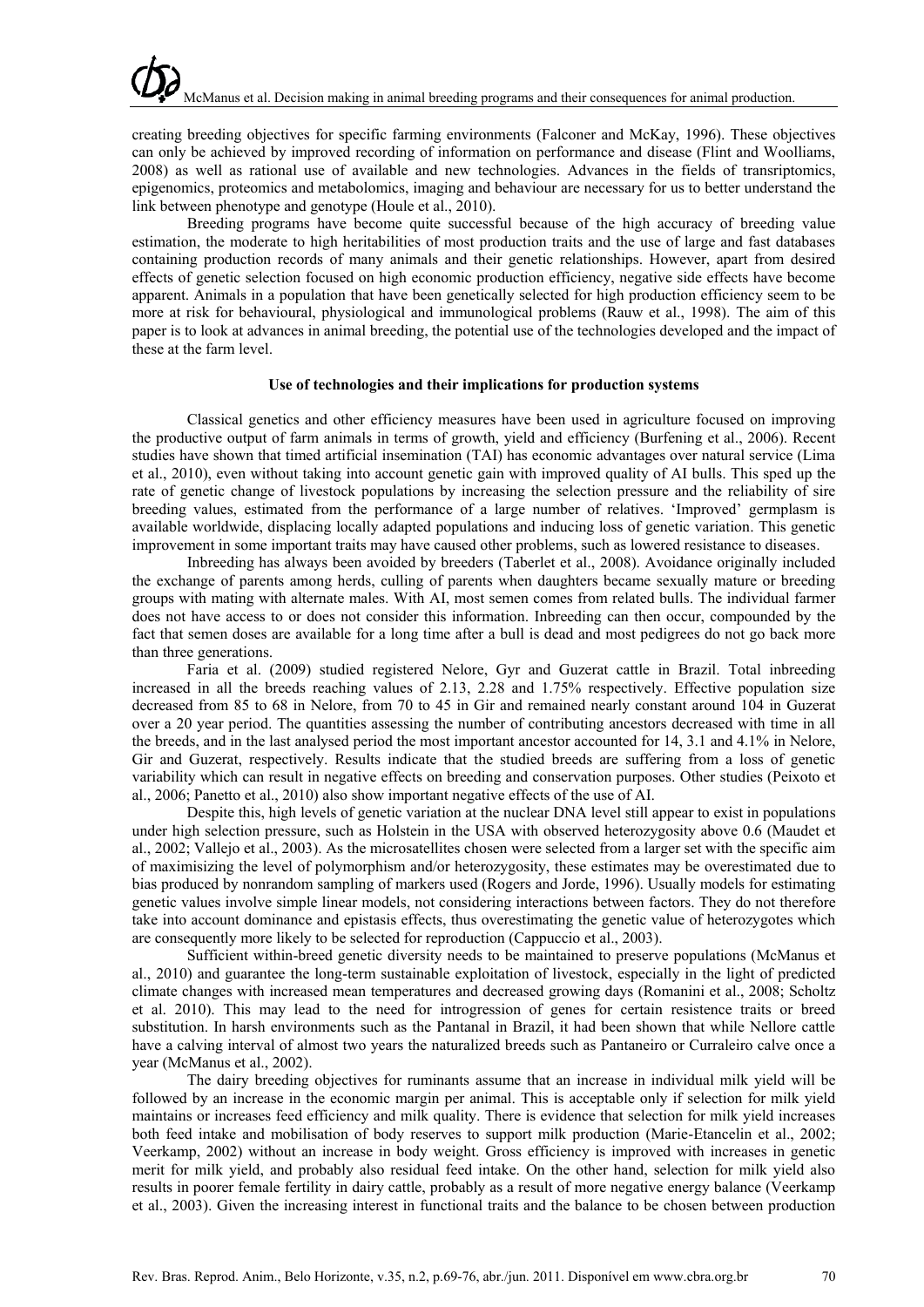and functional traits, estimation of economic weights and their robustness for given management systems should be promoted to define the breeding objectives in these species.

Although positive trends for milk production have been seen, several studies show negative results for protein and fat percentages. Breeding for increased milk production has been found to have negative side effects on health and fertility (Pryce et al., 2004; de Jong, 2007). Washburn et al. (2002) found an increase in days to first service, days open in Holstein and jersey cows in the Southern US while other studies found similar trends with conception rates, calving interval and pregnancy rates (Rajala-Schultz and Frazer, 2003). These are thought to be a combination of both management and physiological factors (Lucy, 2001). Samoré et al. (2008) found that larger values of Somatic Cell Score were genetically associated with increased production. Few Holsteins cows in the US currently survive beyond their fifth parity and their average lifetime parity number has fallen over the past 20 years from 3.4 to only 2.8 (Tsuruta et al*.*, 2005). Rauw et al. (1998) presented over 100 references on undesirable (cor)related effects of selection for high production efficiency, with respect to metabolic, reproduction and health traits, in broilers, pigs and dairy cattle. Further discussion can be found in Wathes et al.  $(2008)$ .

It should also be remembered the success of a breeding program depends on dervivation of economic selection objectives which are rarely estimated or selected for (McManus et al., 2010). Estimated breeding value (EBV) also depends on the base of animals used in its predicton. Interbull uses Multiple Across Country Evaluation (MACE) to calculate International Genetic Evaluations but attempts to unite different programs within Brazil have not met with success, making it difficult to compare animals in different selection programs. Speculation within breeding programs may also be harmful. Just because an animal has been produced by a specific technique may overinflate its true economic value.

### **Current perspectives for breeding and conservation**

Social interactions between individuals, such as co-operation and competition, are key factors in evolution by natural selection. Biologists have studied theories to attempt to understand the consequences of social interactions for response to natural selection. Current genetic improvement programmes in animal husbandry largely ignore these. Results have shown that including social effects into breeding programmes may reduce negative social interactions in farm animals increase positive social interactions, by breeding animals with better social skills (Rodenberg et al., 2010).

Adaptive traits may be rapidly lost by poorly designed crossbreeding leading to dilution of local genetics by exotic germplasm (McManus et al., 2010). Crossbreeding with a breed with higher production levels is widespread and can affect the specific adaption traits of a native ou naturalised breed within a few generations. Recovery from such loss can be difficult, requiring many generations of backcrossing. According to Paiva et al. (2005), Santa Ines sheep in the Northeast and Center-west regions of Brazil can be classified in two subpopulations, with significantly different genetic standards. According to these authors, crosses between the original Santa Inês and rams of the Suffolk breed were carried out in the Northeast to improve conformation of the breed and then successive selections for lack of wool, leading to a predominance and preference by farmers for black and brown Santa Ines, due to preconceptions on their production value and the "fad" for black or brown animals. This crossbred was also considered pure "new" Santa Inês, a larger animal with improved carcass quality. How these selection actions will affect future responses of the breed to heat tolerance and disease resistance has yet to be seen. The white Santa Inês were separated from the other groups and shown to be better adapted to heat stress (McManus et al., 2009b) with lower heart and breathing rates as well as lower rectal temperature. Important factors such as scrapie susceptibility, never before reported in naturalized sheep in Brazil, have now been documented in Santa Ines sheep (Sotomaior et al., 2008; Ianella et al., 2009). The latter authors also showed a high level of susceptibility in Dorper which are extensively used in crossbreeding in Brazil which may affect future trade negotiations with Brazil.

Fecal egg count (FEC) has been used as an indicator of resistance in sheep (McManus et al., 2009a). Breeds with European blood (pure or crossbred) showed higher infection levels than hair breeds, Santa Inês (SI) and Morada Nova (MN). These breeds may be naturally more resistant to parasite infections. SI sheep had a lower PCV than Ile de France x SI, both measures were within normal ranges (McManus et al., 2009a). MN and Bergamasca had lower FEC for Strongylida, while lowest values for Strongyloides were found in SI and its cross with Ile. The lowest FEC was found in Ile sheep.

The results of studies carried out with animals produced by the crossing of resistant with susceptible breeds have demonstrated that the degree of resistance of the hybrids can vary as a function of the breeds evaluated, the age of the animals and whether the evaluations were from natural or artificial infections (Amarante et al., 2009). Depending on the production system used, crossbreds are not necessarily better than purebreds (Rocha et al., 2009). The impact of changes in adaptation may not be limited to the farm population. Increased use of drugs to control emerging diseases on wildlife health was studied by Blanco and Lemus (2010) who found high concentrations of multiple veterinary drugs, primarily fluoroquinolones, in most failed eggs and nestlings of threatened avian scavengers feeding upon medicated livestock carcasses. These deaths were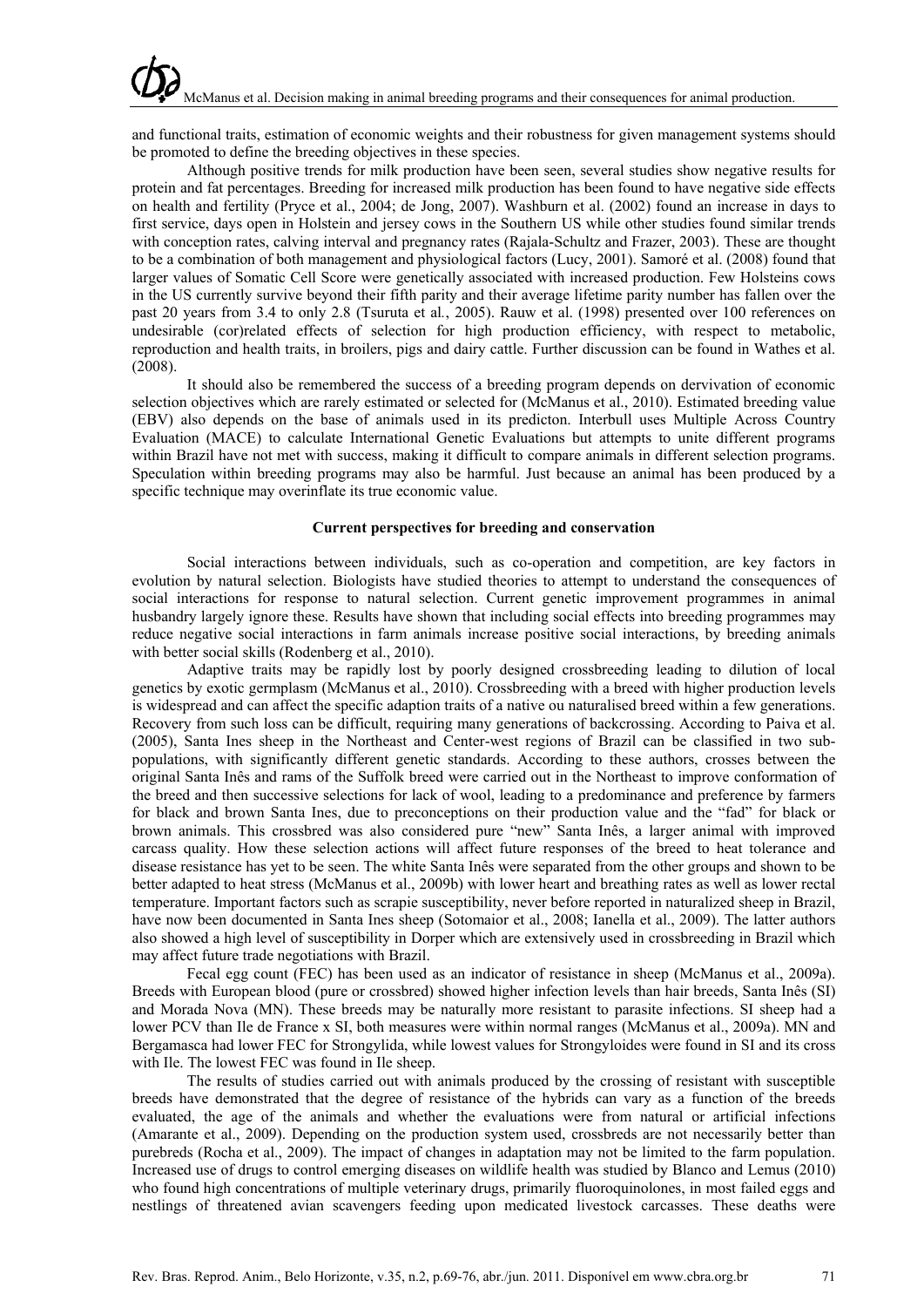associated with multiple internal organ damage. Livestock pathogens caused disease in these birds, especially septicaemia by swine pathogens and infectious bursal disease.

## **Current perspectives for reproductive technologies**

There are a number of assisted reproductive technologies, many of which are at various stages of development and have not necessarily been widely adopted, but which are considered to be technological solutions to problems associated with the declining reproductive efficiency of farm animals as a result of advances made in increasing production (Barillet, 2007). These include Assisted reproductive technologies (ART) include Artificial Insemination (AI) and Cryopreservation, Multiple (Super) Ovulation and Embryo Transfer (MOET), In Vitro Fertilization, Sex Determination of Sperm and Embryos, Cloning (Nuclear Transfer) and Transgenics. Other techniques include in vitro maturation (IVM), in vitro fertilization (IVF), and ovum pickup (OPU). Thus, advances made in the ARTs are viewed as potential solutions to maintain and improve the genetic superiority of dairy animals. It is difficult to predict with any confidence the actual nature of the technology that will eventually emerge. Provided most of the technological problems are eventually overcome, the question remains as to whether it could or will become an economically feasible technology (Butler and Wolf, 2010).

The largest improvements that have occurred with AI include the ability to cryopreserve semen and embryos and to make this technology available and accessible to increasing numbers of farmers. More than 60% of dairy cows are bred by AI each year in the US but only about 5% of inseminations in the beef industry (Barillet, 2007). Multiple (or super) ovulation is used by less than 20% of dairy producers and 5% use IVF. These illustrate the gap between not only sectors of the industry but between propaganda and reality.

Knowledge about genetics of domestic animals is cumulative, and in spite of the high incertitude inherent to long term predictions, this knowledge is useful sooner or later (Blasco, 2008). Molecular genetics has lead to a much better understanding of the mechanisms regulating the expression of genes, and research in molecular genetics leads to uncontrovertible progress in our knowledge about nature. The question is whether the high amount of facilities that are invested in genetic engineering in particular and in molecular genetics in general are justified by the results, considering the expectations that were built up in them and considering the risk associated to the incertitude.

Use of cloning in animal genetic improvement may increase the rates of selection progress in certain cases, particularly in situations where artificial insemination is not possible, such as in pastoral systems with ruminants (Montaldo, 2006). High costs of cloning are limits its use in on-farm breeding. Van Vleck (1999) also noted that clonal groups, though more uniform than full sibs, still maintain differences caused by the environment, which is usually more than 50% of total variation.

Trangenic sheep and goats with high levels of serum growth hormone have been obtained, but an increment of its rate of growth was not observed, and only in some lines average daily gain increased with the supplement of the diet with high levels of protein. The highest effects were observed in the reduction of body fat. A large number of different serious pathologies and a severe reduction in reproductive capacity were described in these animals (Murray et al., 1999).

Frequently the used promoters have not allowed an efficient control of the expression of the transgene. It is necessary to develop more complex constructions that activate or repress the expression of the transgene more precisely. Adams et al. (2002) found inconsistent results regarding the effect of a growth hormone construct in sheep on growth and meat quality. Recently, a transformation was obtained by insertion of a plant gene in pigs. Saeki et al. (2004) generated transgenic pigs that carried the fatty acid desaturation gene for a fatty acid desaturase from spinach. This opens up the possibility of modifying the fatty acid composition of products from domestic animals. Another promising application of transgenesis is the synthesis of biomedical products of high commercial interest (Teulé et al., 2009). Use of genetic engineering for animal and plant improvement is in its infancy, therefore many questions regarding efficiency, safety and societal benefits in particular situations remain.

The techniques for obtaining transgenic animals in species of agricultural interest are still inefficient. Approaches to overcome this problem are based on cloning strategies. Using these techniques it is feasible to reduce to less than 50% the number of embryo receptor females, which is one of the most important economic limiting factors in domestic species (Montaldo, 2006). In theory, rapid dissemination of the genetics of selected animals by nuclear transfer could result in the generation of mini-herds in two to three years. Nevertheless, inefficiencies in the techniques (mainly the micromanipulation of oocytes and culture of donor cells and cloned embryos) make this almost impossible to attain. It is also important to note that the genetic merit of the 'cloned' animals will remain stable, while improvements will be introduced in commercial herds using traditional breeding programs (Karatzas, 2003).

Cloning is commercially available. Since in theory unlimited numbers of identical animals could be produced with cloning, an overpopulation of the same genetic makeup could result in inbreeding and loss of genetic variation, which is not desirable. This same concern was expressed when AI was implemented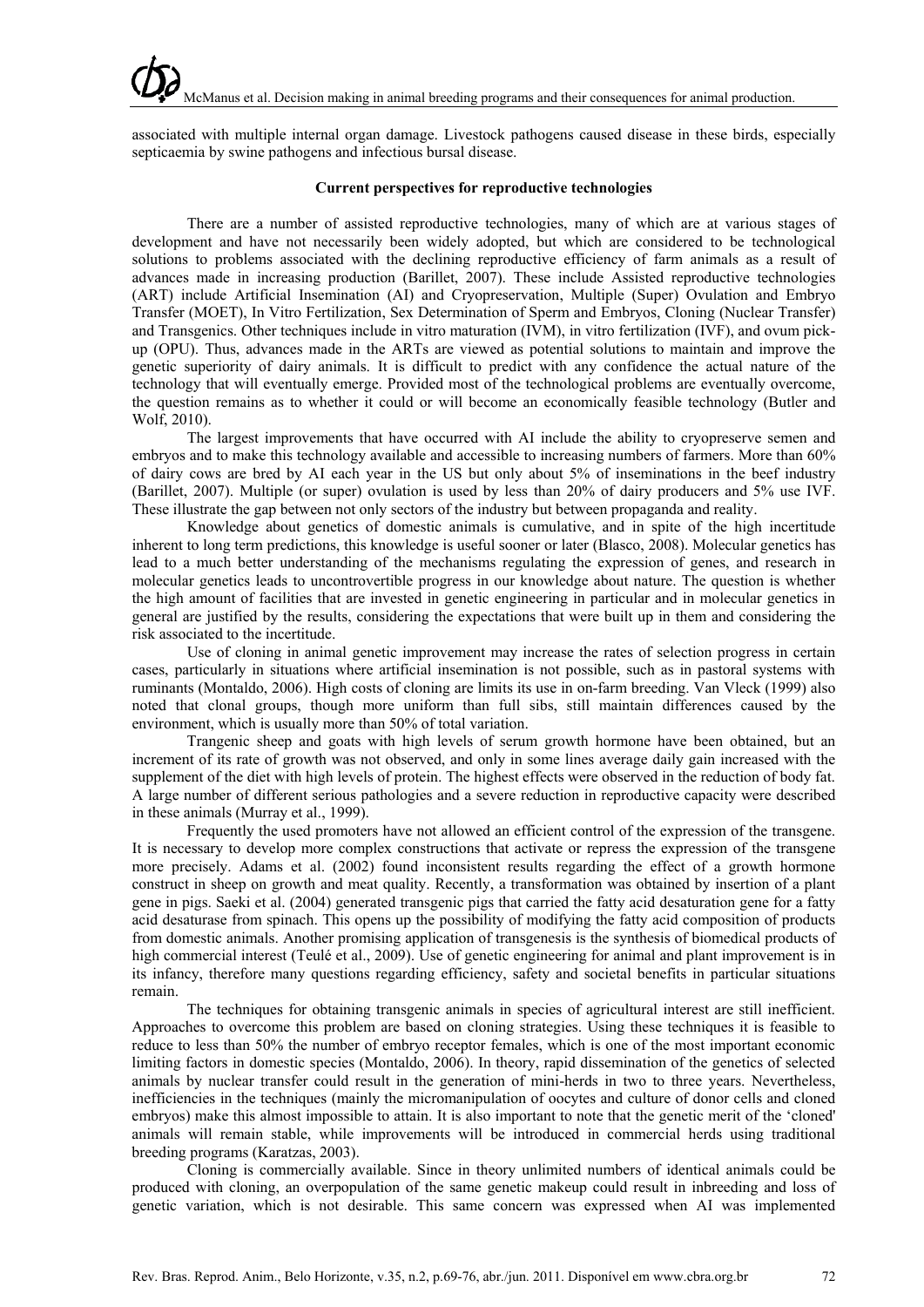commercially. With careful management and planning of breeding schemes these problems should not occur. While many of the problems associated with cloning raise significant barriers to its success, a number of other technologies that are currently under development could be extremely useful in helping to overcome such problems, such as Preimplementation Genetic Diagnosis, Gamete Storage, Sequencing and Functional Genomics Studies, Proteomics, and Bioinformatics. One question may be "where will it all end"?

#### **Current perspectives genomic technologies**

The area of genetic parameter estimation has advanced over the last 40 years, allowing more appropriate models to be fitted to larger datasets due to advances in statistical and computing methods. Over the next 10 years even more complex models fitted using molecular information are expected to be used. Identification, characterization and use molecular markers for use with genetic resources and for animal breeding began at the end of the 80s using RFLPs (Restriction Fragment Length Polymorphism*)* through SSR *(*Simple Sequence Repeats) and microsatellites (Caetano, 2009*)*. The latest technological innovations include methods to identify and genotype SNP (Single Nucleotide Polymorphism) markers in large scale. High density DNA chips are used to genotype up to hundreds of thousands of SNPs in a single assay. Medium density technologies allow for the automated genotyping of tens to hundreds of markers in large numbers of samples at high speed. These technologies mean that animals can be genetically evaluated and selected on their Genomic Estimated Breeding Value (GEBV; Zhang et al., 2010). Genomic breeding values are predicted to be the sum of the effect of SNPs across the entire genome (Hayes and Goddard, 2010). These technologies also open opportunities for development of diagnostic tests for paternity testing, individual identification, traceability, etc.

The aim is to use genetic markers not only to predict the 'best' mating strategy for breeding, but also to individualise the management of animals (e.g. customised feeding strategies). Companies have begun to develop genotyping tests to identify those animals with the greatest potential for tenderness, fat content and weight gain. Some large scale farmers manage diets according to genetic tendencies using these markers, thereby tailoring the development of the animal and its meat to the demands of its market destination, saving feed costs (Elstein et al., 2005), which may provide a better system to grade meat quality than the subjective system used at present. This also has problems when transferred to other countries. For example are the responses and markers the same in *Bos taurus* as in *Bos indicus* cattle? In contrast to EBVs and to the emerging use of genetic markers in livestock breeding, genetic modification and cloning have not yet impacted on this section of commercial agricultural practice (Gibbs et al., 2009).

The statistical methods for genomic evaluation and selection are being developed, and in the United States (US), genomic data have been used to enhance predicted transmitting abilities (PTA) for production, conformation, and fitness of dairy cattle since January 2009 (Weigel et al., 2010). VanRaden et al. (2009) estimated the changes in reliability (REL) due to inclusion of genomic data which were greatest for Holstein breed (23-50%), but somewhat less for Jersey (3-36%) and Brown Swiss (8-18%) depending on the traits measured. By reducing the generation interval, this approach is expected to double the rate of genetic improvement per year in many livestock systems (Goddard and Hayes, 2009).

Genetic marker technology, a technique assaying the DNA of specific animals for 'markers' of genes associated with particular qualities (such as meat tenderness), relies more on direct relationships between breeders and private companies, who market their technology packages directly to farmers (Holloway and Morris, 2008). Material samples of the animal (hair, blood, etc) can be collected and mailed to a testing centre, and the results delivered to the breeder electronically. Unfortuntaely most farmers have no idea what to do with this information without contracting specialist advice which is still in short supply in some countries and may bring high costs for the farmers. Another problem is the reduction in number of academic animal breeding programs worldwide. This has resulted in a deficit of human resources in the area. Not only are quantitative geneticists lacking, those who are qualifying are being contracted by plant and biomedical companies, with few remaining in academia. The need to rebuild infrastructure for developing scientists and expertise in the animal breeding area is critical and must be addressed through new strategies and models (Green et al., 2009).

Importation of techniques and processes from other countries or systems should also be looked at in the light of the where they are being applied. Eight microsatellite markers were suggested by the The Brazilian Ministry of Agriculture (normative 74/2004) for parental identification in sheep and goat breeds. Souza et al. (2006) tested this panel against other 23 markers suggested in a study of 5 Santa Inês herds and found that some of the markers suggested by MAPA could be substituted by others that are more informative for Brazilian **breeds** 

In general, every advance of molecular genetics has been received with high expectations in the field of animal production, but the consequent application, if any, has been much more modest. There is a notoriously high production of theoretical or computer simulation papers about the possibilities of marker-assisted selection but the current applications are scarce. Marker Assisted Selection (MAS) is not generally used by poultry or pig genetic companies, and even in dairy cattle its use is rare. Moreover, there are no selection experiments actually testing the efficiency of MAS (for example, comparing a line selected using MAS with a line selected by current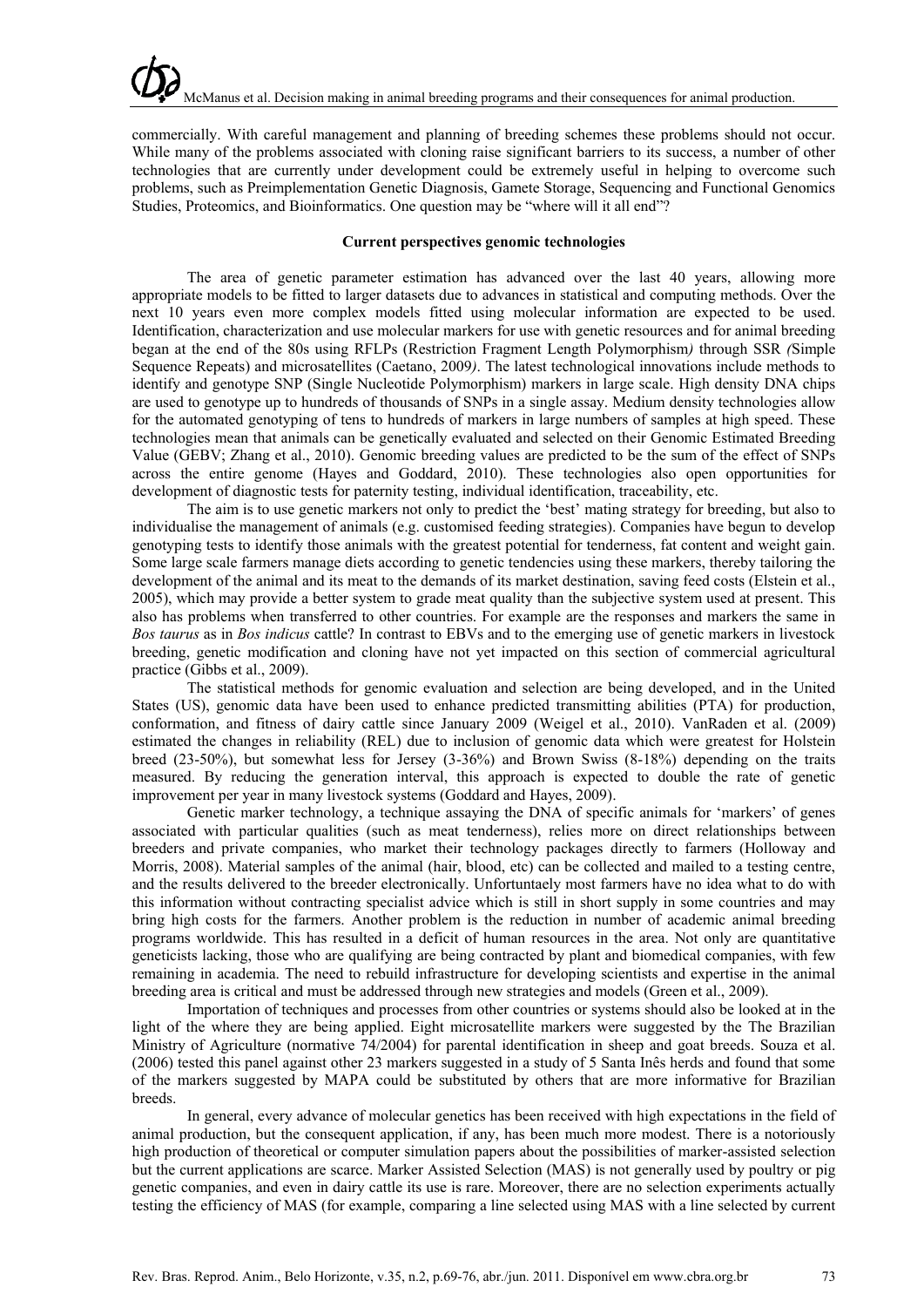methods). Theoretical or simulated results only give a relatively small advantage (about 10%) to programs using MAS, depending on the conditions of the simulation.

A key goal of biology is to understand phenotypic characteristics, such as health, disease and evolutionary fitness (Houle et al., 2010). Phenotypic variation is produced through interactions between genotype and environment, and such a 'genotype–phenotype' map is inaccessible without the detailed phenotypic data that allow these interactions to be studied. An implicit premise of genomics is that inheritance is best studied by accumulating a list of all the genetic variants that influence a phenotype, rather than studying the phenotype in detail. The results of the recent flood of genome-wide association (GWA) studies suggest that for many traits this reasoning is backwards. The details of genetic causation are turning out to be so complex that they validate the continued use of phenotype-centred approaches to study inheritance. GWA studies have revealed well-supported associations, but these generally explain only a small proportion of the phenotypic variance.

#### **Conclusion**

The genome projects have led to gains in basic research at least as great as the proponents during the 1980s foretold, although the promise is largely unfulfilled. Important novel phenomena have been discovered, including many that could not have been found in the 3-5% of the genome that was thought to be interesting in 1987. The generation of genomic data has given rise to new disciplines that use the availability of genome sequence as a starting point. Phenotype is as important or more so than genotype as progress can be accelerated in the parts of biology that have benefited only indirectly from genomics (Houle et al., 2010). Domestic animals are currently losing genetic diversity either through intensive selection for production traits or breed substitution. Sufficient attention has not been paid to the preservation of overall genetic variation and multiple traits leading to low effective population size despite total number of individuals. Autochthonous breeds in marginal areas are being substituted by more competitive industrial breeds, without considering environmental genotype interactions and impacts of such changes on production systems.

In a review of selection experiments, Hill (2011) states that straightforward selection on phenotype in the environment of application usually does as well as some more complicated and expensive breeding programme that may incur more rapid inbreeding or longer generation interval. Advances in technology are important but their use must be taken in context of cost-benefit and practical applications need to be taken into account so that when all the hype has died down a more pragmatic look can be taken at these technologies and their true use in production systems can be evaluated. Examples are used to illustrate specific points but it is important to note that many other examples are available in other lievestock species.

### **References**

**Adams NR, Briegel JR, Ward KA**. The impact of a transgene for ovine growth hormone on the performance of two breeds of sheep. *J Anim Sci*, v.80, p.2325-2333, 2002.

**Amarante AFT, Susin I, Rocha RA, Silva MB, Mendes CQ, Pires AV**. Resistance of Santa Ines and crossbred ewes to naturally acquired gastrointestinal nematode infections. *Vet Parasitol*, v.165, p.273-280, 2009. **Barillet F.** Genetic improvement for dairy production in sheep and goats. *Small Rumin Res*, v.70, p.60-75, 2007.

**Bishop S, Wooliams JA**. Genetic approaches and technologies for improving the sustainability of livestock production, *J Sci Food Agric*, v.84, p.911-919, 2004.

**Blanco G, Lemus JA**. Livestock drugs and disease: the fatal combination behind breeding failure in endangered bearded vultures. *Plosone*, v.5, p.e14163, 2010.

**Blasco A**. The role of genetic engineering in livestock production. *Livest Sci*, v.113, p.191-201, 2008.

**Burfening P, Claxton J, Green R, Warkup C**. *The future of livestock genomics*: Report on a Workshop, 2006, Brussels. Luxembourg: EU-US Task Force on Biotechnology Research, 2006.

**Butler LJ, Wolf MMcG**. Economic analysis of the impact of cloning on improving dairy herd composition. *AgBioForum*, v.13, p.194-207, 2010.

**Caetano AR, Marcadores SNP**. coneitos básicos, aplicações no manejo e no melhoramento animal e perspectiva para o futuro. *Rev Bras Zootec*, v.38, p.64-71, 2009.

**Cappuccio I, Pariset L, Valentini A**. Is artificial selection in Italian Holstein Friesian cattle favouring heterozygotes? *Ital J Anim Sci*, v.2, p.115-11, 2003.

**de Jong G**. Usage of predictors for fertility in the genetic evaluation, application in the Netherlands. Uppsala Sweden: International Committee for Animal Recording, 2007. (Interbull report).

**Elstein D, Comis D, Suszkiw J, Flores A**. Unraveling the genome of the honey bee, pig, cow and chicken: an Agency effort to sequence genomes. *Agric Res*, p.4-8, 2005.

**Falconer DS, Mackay TFC**. *Introduction to quantitative genetics*. 4.ed. New York: Longman, 1996. 464p.

**Faria FJ, Filho AE, Madalena FE, Josahkian LA**. Pedigree analysis in the Brazilian Zebu breeds. *J Anim Breed Genet*, v.126, p.148-153, 2009.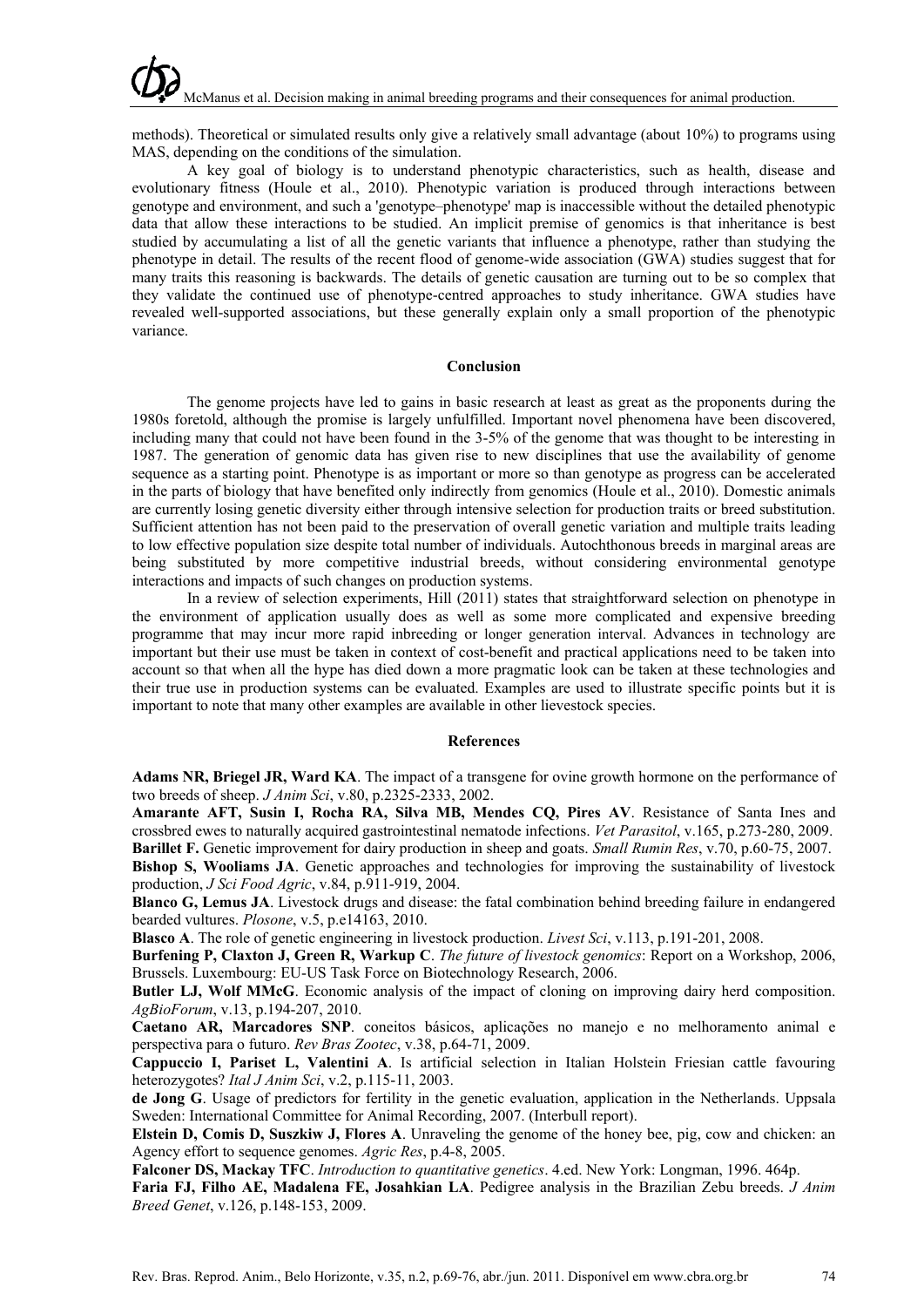**Flint APF, Woolliams JA**. Precision animal breeding. *Phil Trans R Soc B,* v.363, p.573-590, 2008.

**Gibbs D, Holloway L, Gilna B, Morris B.** Genetic techniques for livestock breeding: Restructuring institutional relationships in agriculture. *Geoforum*, v.40, p.1041-1049, 2009.

**Goddard ME, Hayes BJ**. Mapping genes for complex traits in domestic animals and their use in breeding programmes. *Nature Rev Genet*, v.10, p.381-391, 2009.

**Green RD**. Future needs in animal breeding and genetics. *J Anim Sci*, v.87, p.793-800, 2009.

**Hayes B, Goddard M**. Genome-wide association and genomic selection in animal breeding, *Genome*, v.53, p.876-883, 2010.

**Hill WG**. Can more be learned from selection experiments of value in animal breeding programmes? Or is it time for an obituary? *J Anim Breed Genet*, v.128, p.1-8, 2011.

**Holloway L, Morris C**. Boosted bodies: genetic techniques, domestic livestock bodies and complex representations of life. *Geoforum*, v.39, p.1709-1720, 2008.

**Houle D, Govindaraju DR, Omholt S**. Phenomics: the next challenge. *Nature Rev Genet,* v.11, p.855-866, 2010.

**Ianella P, McManus C, Caetano AR, Paiva, S**. Avaliação dos polimorfismos do gene PRNP ligados a scrapie clássica em núcleos de conservação de ovinos do Brasil. In: Simposio de Recursos Geneticos da America Latina y el Caribe, 2009, Púcon, Chile. *Proceedings*... Santiago de Chile: Ministério de Agricultura, Instituto de Investigaciones Agropecuarias, 2009. v.2, p.265-266.

**Karatzas CN**. Designer milk from transgenic clones. *Nature Biotech,*v.21, p.138-139, 2003.

**Lima FS, De Vries A, Risco CA, Santos JEP, Thatcher WW**. Economic comparison of natural service and timed artificial insemination breeding programs in dairy cattle. *J Dairy Sci*, v.93, p.4404-4413, 2010.

**Lucy MC**. Reproductive loss in high-producing dairy cattle: where will it end? *J Dairy Sci*, v.84, p.1277-1293, 2001.

**Maki-Tanila A**. Animal breeding further ameliorated. *J Anim Breed Genet*, v.124, p.1-2, 2007.

**Marie-Etancelin C, Such X, Barillet F, Bocquier F, Caja G**. Nutrition, alimentation et élevage des brebis laitières: mâýtrise de facteurs de production pour réduire les coûts et améliorer la qualité des produits. Options Méditerranéennes, CIHEAM. Série B, No. 42, p.57-71, 2002.

**Maudet C, Luikart G, Taberlet P**. Genetic diversity and assignment tests among seven French cattle breeds based on microsatellite DNA analysis. *J Anim Sci*, v.80, p.942-950, 2002.

**McManus C, Abreu UGP, Lara MAC, Sereno JRB**. Genetic and environmental factors which influence weight and reproduction parameters in Pantaneiro cattle in Brazil. *Arch Zootec*, v.51, p.91-97. 2002.

**McManus C, Louvandini H, Paiva SR, Oliveira AA, Azevedo HC, Melo CB**. Genetic factors of sheep affecting gastrointestinal parasite infections in the Distrito Federal, Brazil. Vet parasit, v.166, p.308-313, 2009a.

**McManus C, Paiva S, Araujo RO**. Genetics and breeding of sheep in Brazil. *Rev Bras Zootec*, v.39, p.236-246, 2010.

**McManus C, Paludo GR, Louvandini H**. Heat tolerance in Brazilian sheep*:* physiological and blood parameters*. Trop Anim Health Prod*, v.41, p.95-101, 2009b.

**Montaldo HH**. Genetic engineering applications in animal breeding. Electronic Journal of Biotechnology, 9, 2006. Avaliable on: http://www.ejbiotechnology.info/content/vol9/issue2/full/7/index.html, Accessed on: March 3, 2011.

**Murray JD, Oberbauer AM, McGloughlin MM**. *Transgenic animals in Agriculture.* Wallingford, UK: CABI Publishing, 1999. 304p.

**Paiva SR, Silvério VC, Egito AA, McManus, C., de Faria, D.A., Mariante, A.S., Castro, S.R., Albuquerque, M.S.M., Dergam, J.A.** Genetic variability of the Brazilian hair sheep breeds. *Pesq Agropec Bras,* 40:887-893, 2005.

Panetto JCC, Gutiérrez JP, Ferraz JBS, Cunha DG, Golden BL. An assessment of inbreeding depression in a Guzerat dairy herd: effects of individual increase in inbreeding coefficients on production and reproduction. *J Dairy Sci*, v.93, p.4902-4912, 2010.

**Peixoto MG, Verneque RS, Teodoro RL, Penna VM, Martinez ML**. Genetic trend for milk yield in Guzerat herds participating in progeny testing and MOET nucleus schemes. *Genet Mol Res*, v.5, p.454-465, 2006.

**Pryce JE, Royalb MD, Garnsworthy PC, Mao IL**. Fertility in the high-producing dairy cow. *Livest Prod Sci*, v.86, p.125-135, 2004.

**Rajala-Schultz PJ, Frazer GS**. Reproductive performance in Ohio dairy herds in the 1990s. *Anim Reprod Sci*, v.76, p.127-142, 2003.

**Rauw WM, Kanis E, Noordhuizen-Stassen EN, Grommers FJ**. Undesirable side effects of selection for high production efficiency in farm animals: a review*. Livest Prod Sci,* v.56, p.15-33, 1998.

**Rocha LP, Fraga AB, Araújo Filho JT, Figueira, V, Pacheco, K.M.G., Silva, F.L., Rodrigues, D.S.**  Desempenho de cordeiros cruzados em Alagoas, Brasil. Arch Zootec, v.58, p.145-148, 2009.

**Rodenburg TB, Bijma P, Ellen ED, Bergsma R, de Vries S, Bolhuis JE, Kemp B, van Arendonk JAM**. Breeding amiable animals? Improving farm animal welfare by including social effects in breeding programmes *Anim Welf*, v.19, p.77-82, 2010.